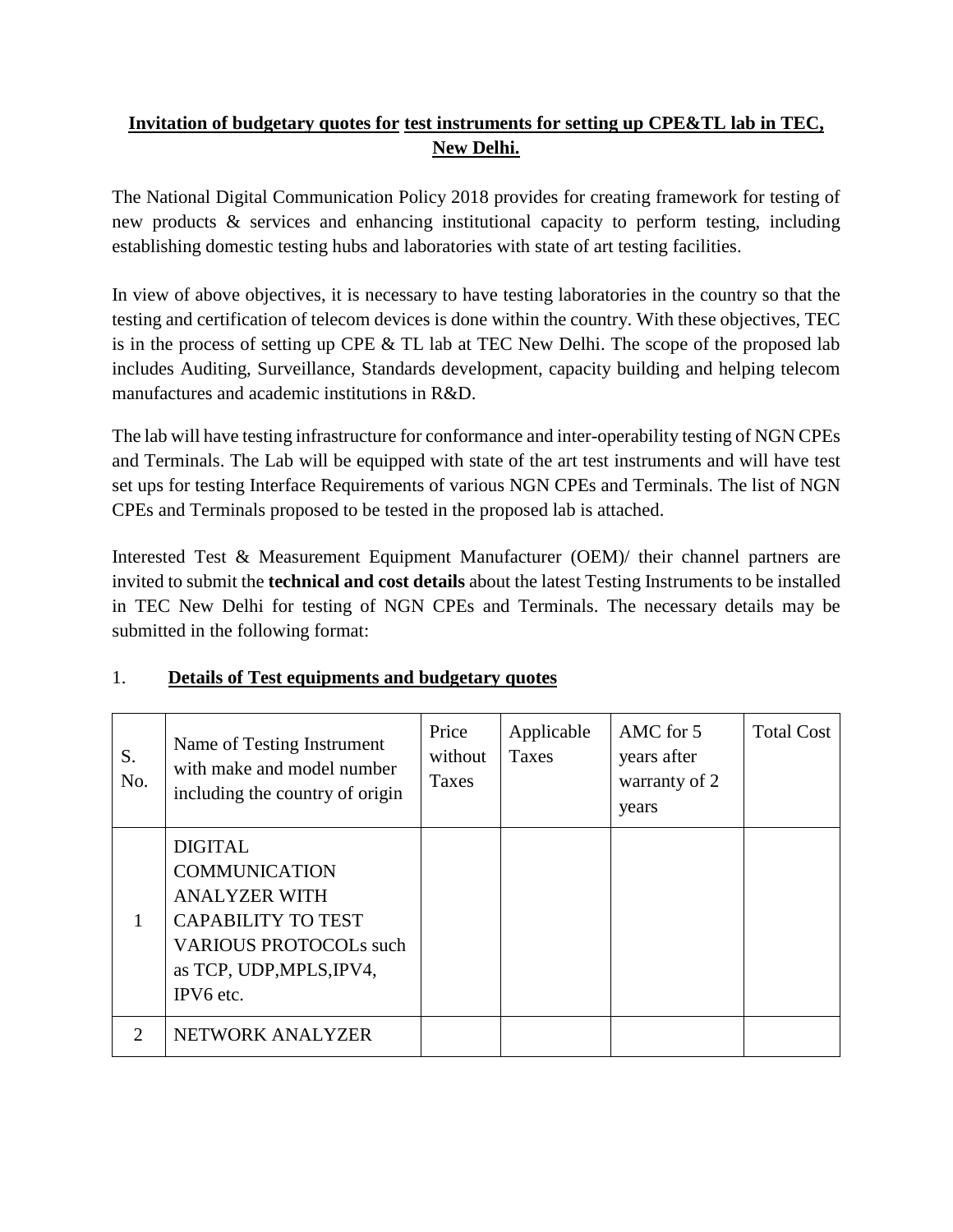| 3              | <b>OPTICAL SPECTRUM</b><br><b>ANALYZER</b>                                                                                                    |  |  |
|----------------|-----------------------------------------------------------------------------------------------------------------------------------------------|--|--|
| $\overline{4}$ | <b>OPTICAL POWER</b><br>MEASUREMENT TEST SET<br>WITH LASER SOURCE,<br>OPTICAL ATTENUATOR,<br>OPTICAL POWER METER,<br><b>RETURN LOSS METER</b> |  |  |
| 5              | <b>CENTRAL OFFICE</b><br><b>SIMULATOR</b>                                                                                                     |  |  |
| 6              | <b>DIGITAL SUBSCRIBERS</b><br>LINE (DSL) TEST SET WITH<br>VDSL/VDSL2/G.FAST                                                                   |  |  |
| 7              | <b>DIGITAL INSULATION</b><br><b>TESTER</b>                                                                                                    |  |  |
| 8              | DIGITAL MULTIMETER                                                                                                                            |  |  |
| 9              | DISTORTION ANALYSER/<br><b>NOISE LEVEL METER</b>                                                                                              |  |  |
| 10             | <b>LEVEL GENERATOR</b>                                                                                                                        |  |  |
| 11             | LEVEL AND RETURN LOSS<br><b>METER</b>                                                                                                         |  |  |
| 12             | <b>PSOPHOMETER</b>                                                                                                                            |  |  |
| 13             | ETHERNET ANALYSER<br>(10/100/1000MB)                                                                                                          |  |  |
| 14             | PON POWER METER                                                                                                                               |  |  |
| 15             | <b>PROTOCOL</b><br><b>IMPLEMENTATION</b><br><b>CONFORMANCE</b><br>STATEMENT (PICS) TEST<br><b>SET FOR GPON</b>                                |  |  |
| 16             | <b>PROTOCOL</b><br><b>IMPLEMENTATION</b>                                                                                                      |  |  |